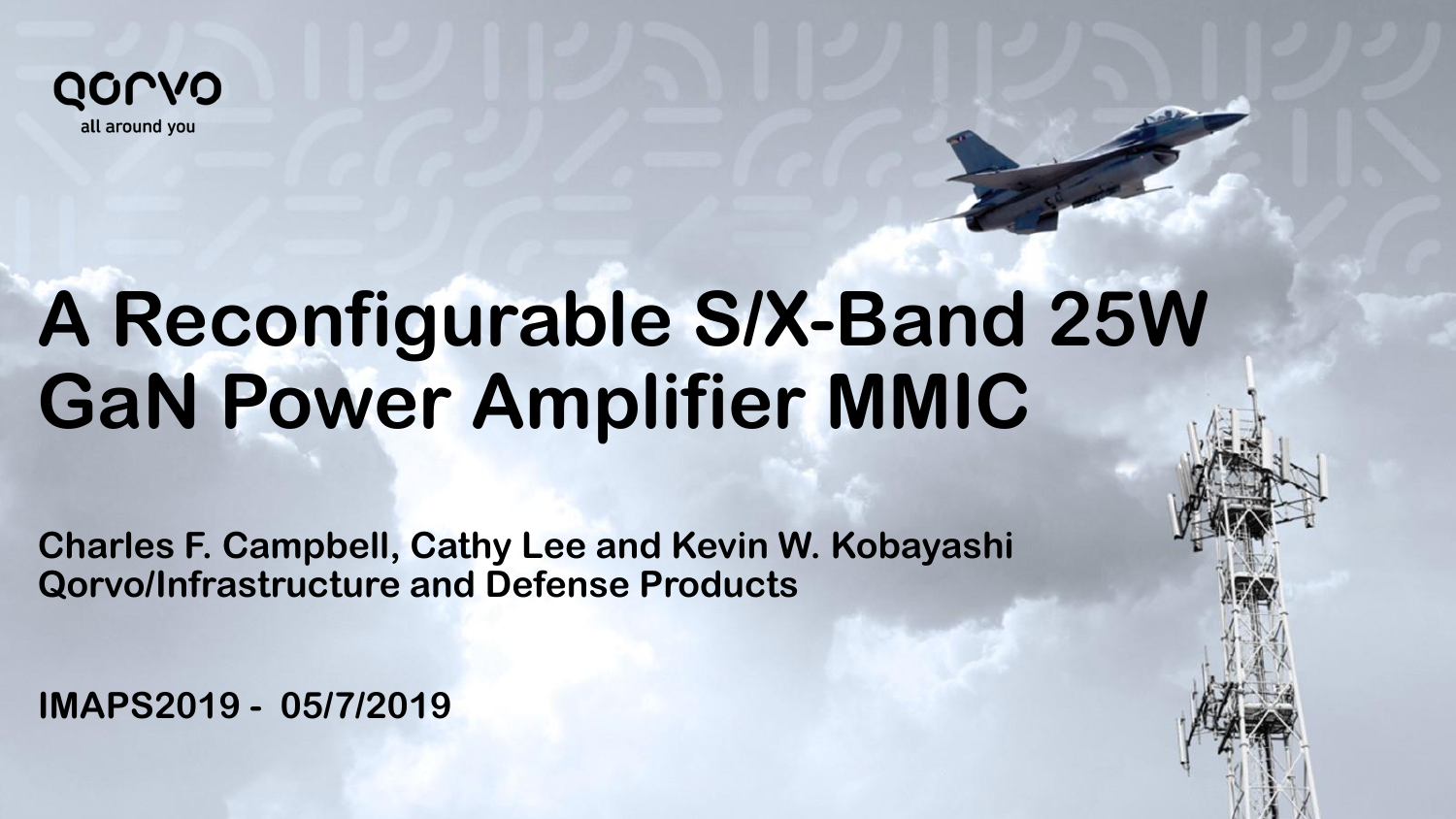## **Talk Outline**

- **Introduction**
- **Reconfigurable Elements**
- **Circuit Design**
- **Measured Results**
- **Conclusion**

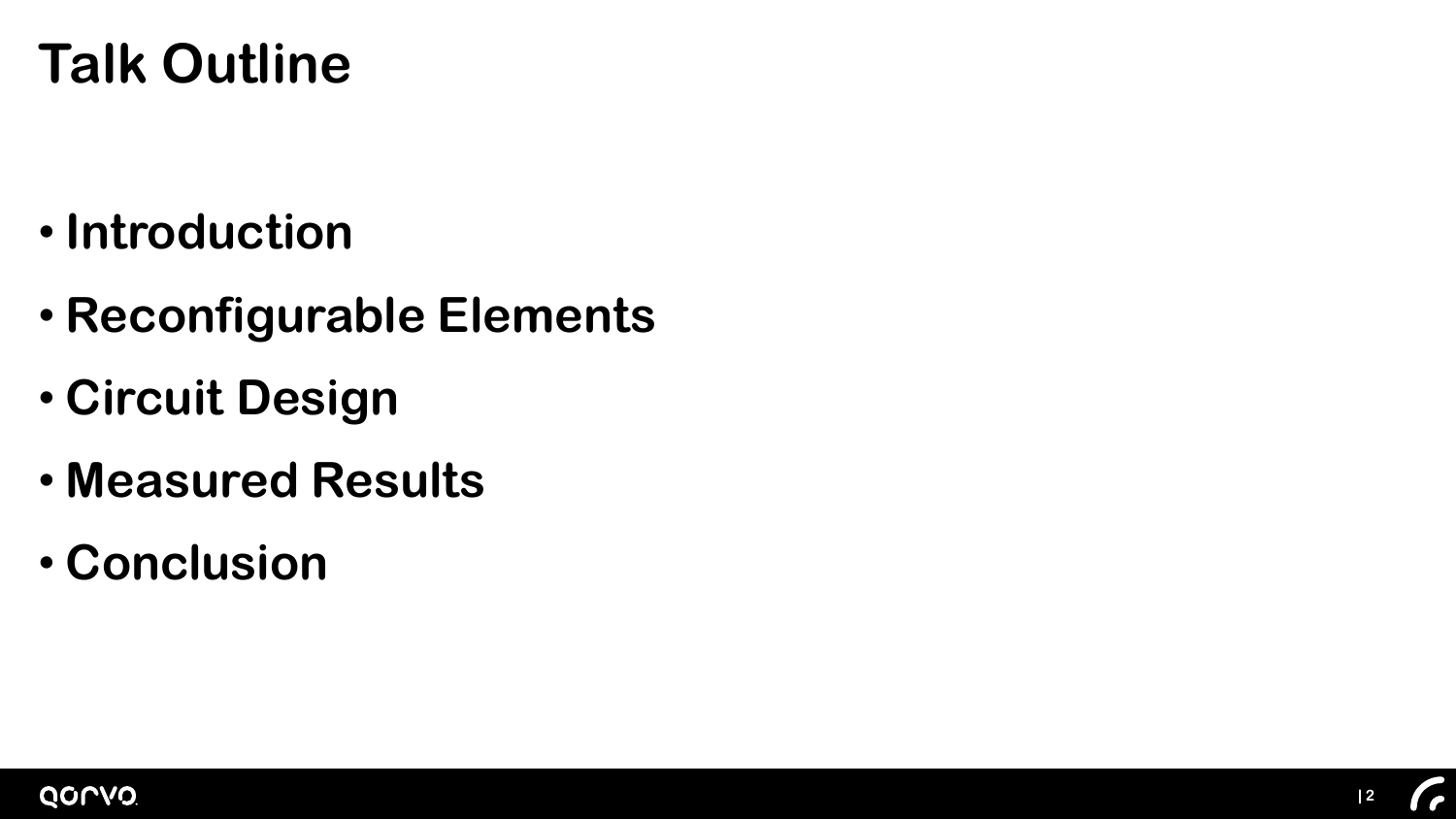# **Introduction**

- **Some applications utilize multiple relatively narrow frequency bands with greatly differing center frequencies**
	- **Radar systems**
	- **Future 5G systems**
- **Some existing approaches for the power amplifier**
	- **Switch between individual PA MMICs**
	- **Wideband PA covering both bands. i.e. NDPA**
	- **Dual passband power amplifier design**
- **Objective: Develop a power amplifier MMIC that is electronically reconfigurable between S-band and X-band**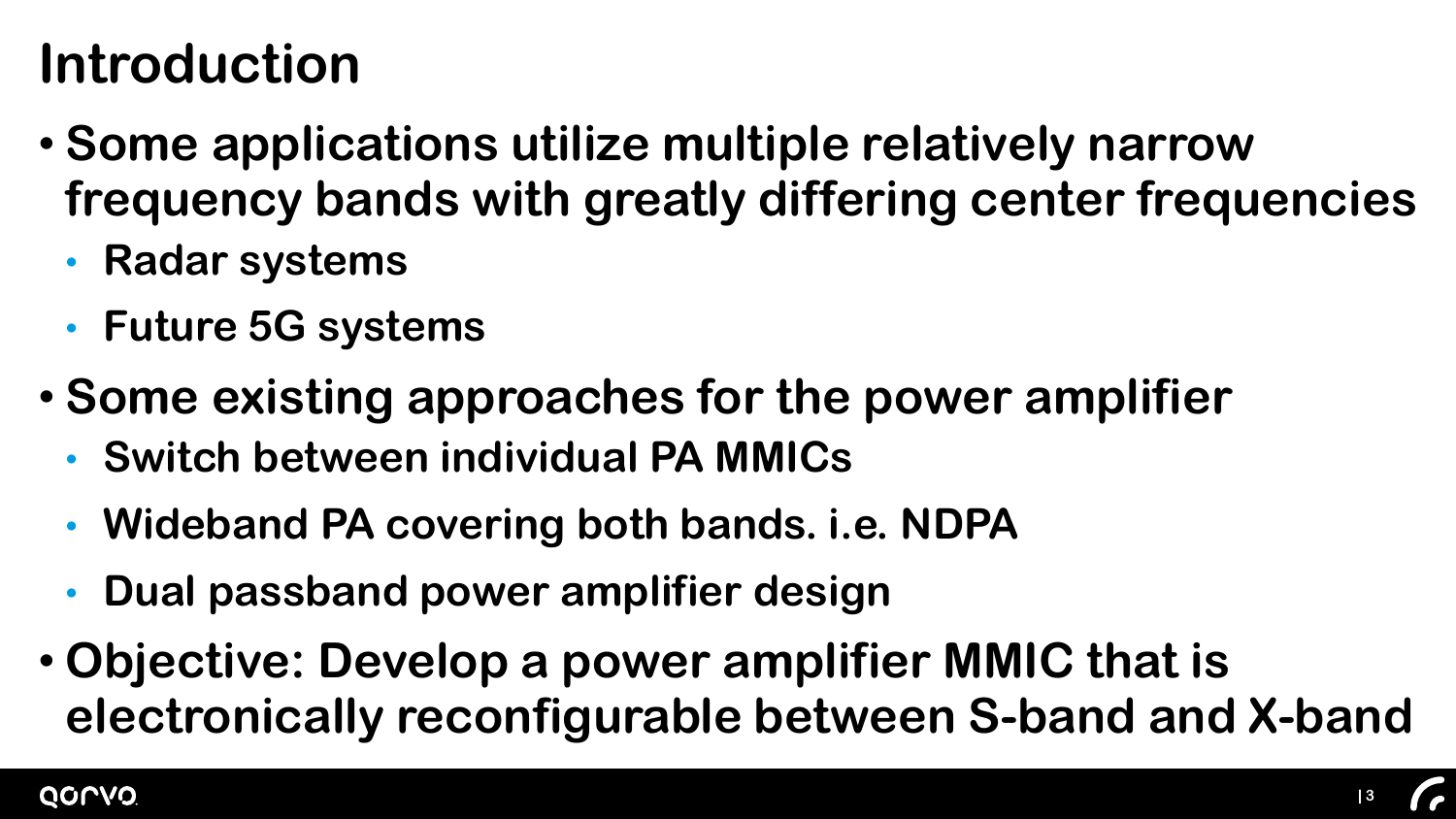#### **Introduction**

- **Criteria for success compared to existing approaches**
	- **Better performance over the bands of interest**
	- **Smaller die area**
	- **Out of band rejection**
- **Amplifier design goals**

| <b>Design Parameter</b>      | <b>S-Band</b> | <b>X-Band</b> |
|------------------------------|---------------|---------------|
| <b>Frequency Bands (GHz)</b> | $3.0 - 3.5$   | $9.0 - 11.0$  |
| <b>Linear Gain (dB)</b>      | > 20          | > 20          |
| <b>Output Power (W)</b>      | $>25$ W       | $>25$ W       |
| Efficiency (%)               | > 60%         | $> 55 \%$     |
| <b>Control Voltages (V)</b>  | $0/ -30$      | $-30/0$       |

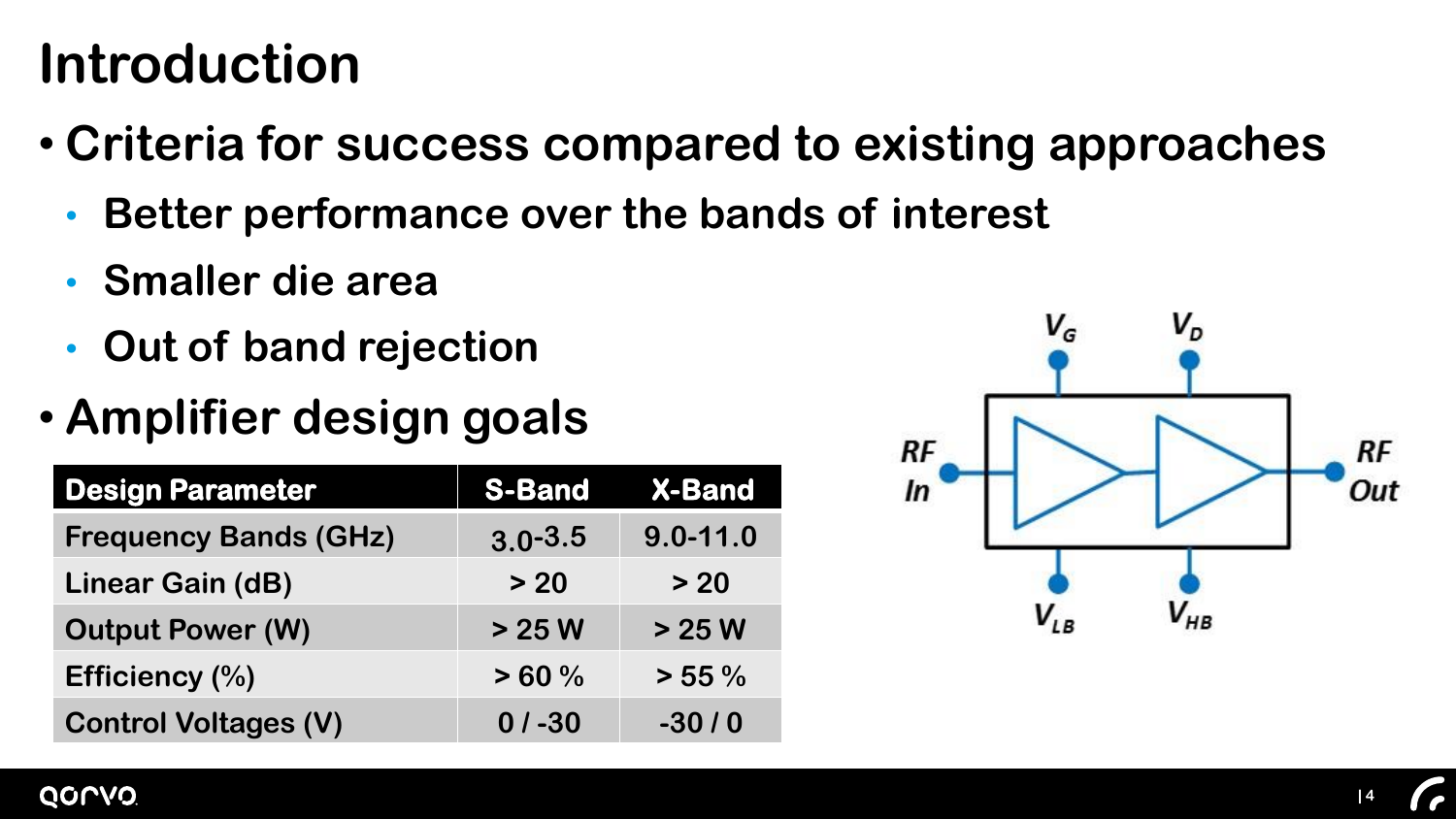• **The circuit elements are reconfigured with D-mode GaN RF switch FETs placed throughout the amplifier circuit**

$$
V_I + V_{DS} = OV \n\begin{cases} \n\frac{D}{2_{SW}} \n\end{cases} \n\begin{cases} \nR_g \\ \n\sqrt{V_{CS}} \n\end{cases} \nV_C = \n\begin{cases} \nV_{GS} = V_C - V_I = 0 \text{ V, On-State} \\ \nV_{GS} = V_C - V_I < < V_P, \text{ Off-State} \\ \nV_{GS} = V_C - V_I < < V_P, \text{ Off-State} \n\end{cases}
$$

- In a typical RF switch circuit  $V<sub>1</sub>$  = 0V and the FET is switched with  $V_c = 0V / -30V$
- $\cdot$  **Here is**  $V_1 = V_G(-3V)$  **or**  $V_1 = V_D(15-40V)$  **depending on the location of the switch FET within the amplifier circuit**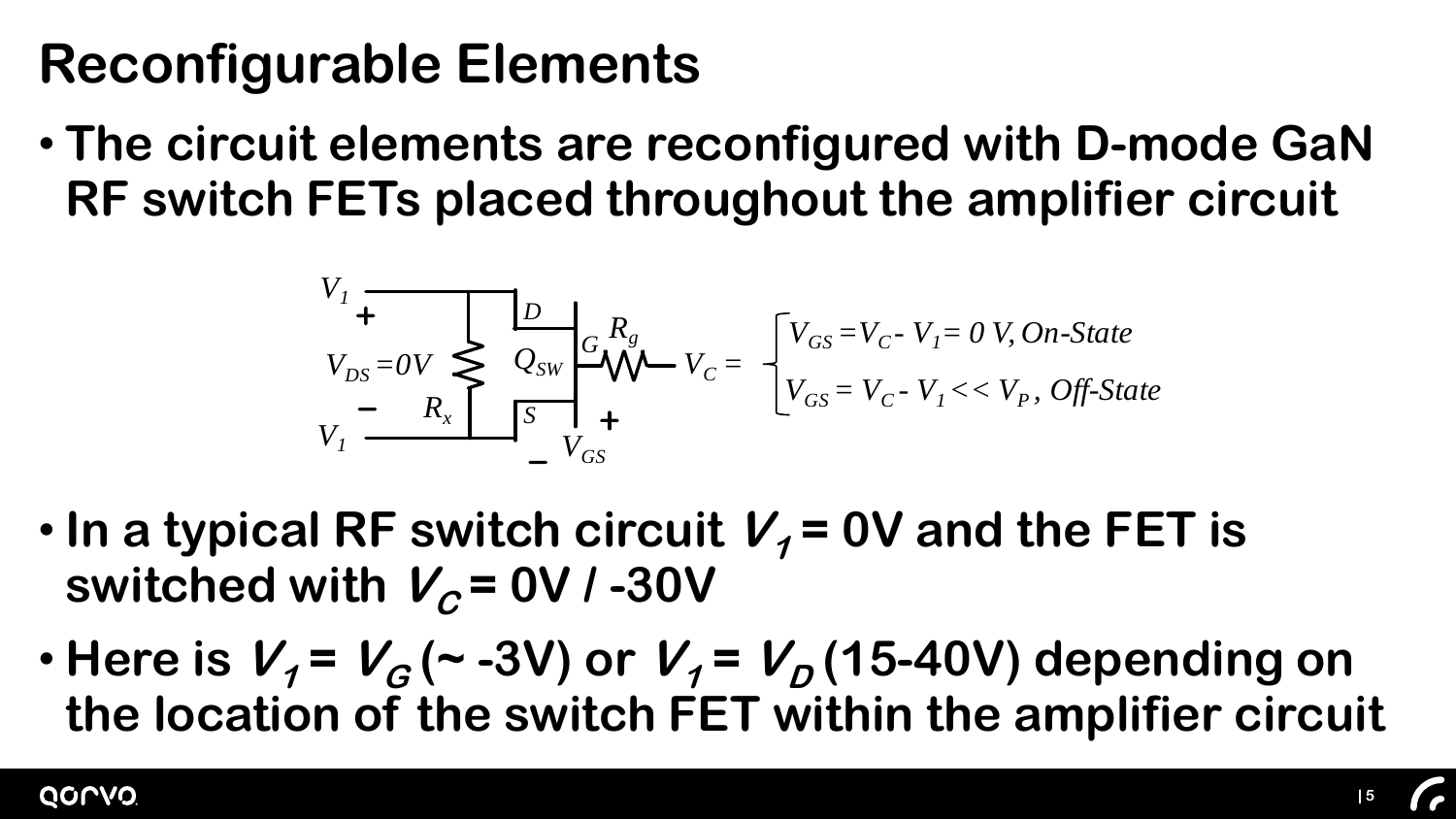- **Reconfigurable shunt capacitors are straightforward**
	- **Reconfigurable between 2 values**
	- $C_{FIX}$  DC blocks the switch FET
	- **FET** is grounded forcing  $V_{DS} = 0V$
	- **Reconfigured with**  $V_c = 0V/430V$

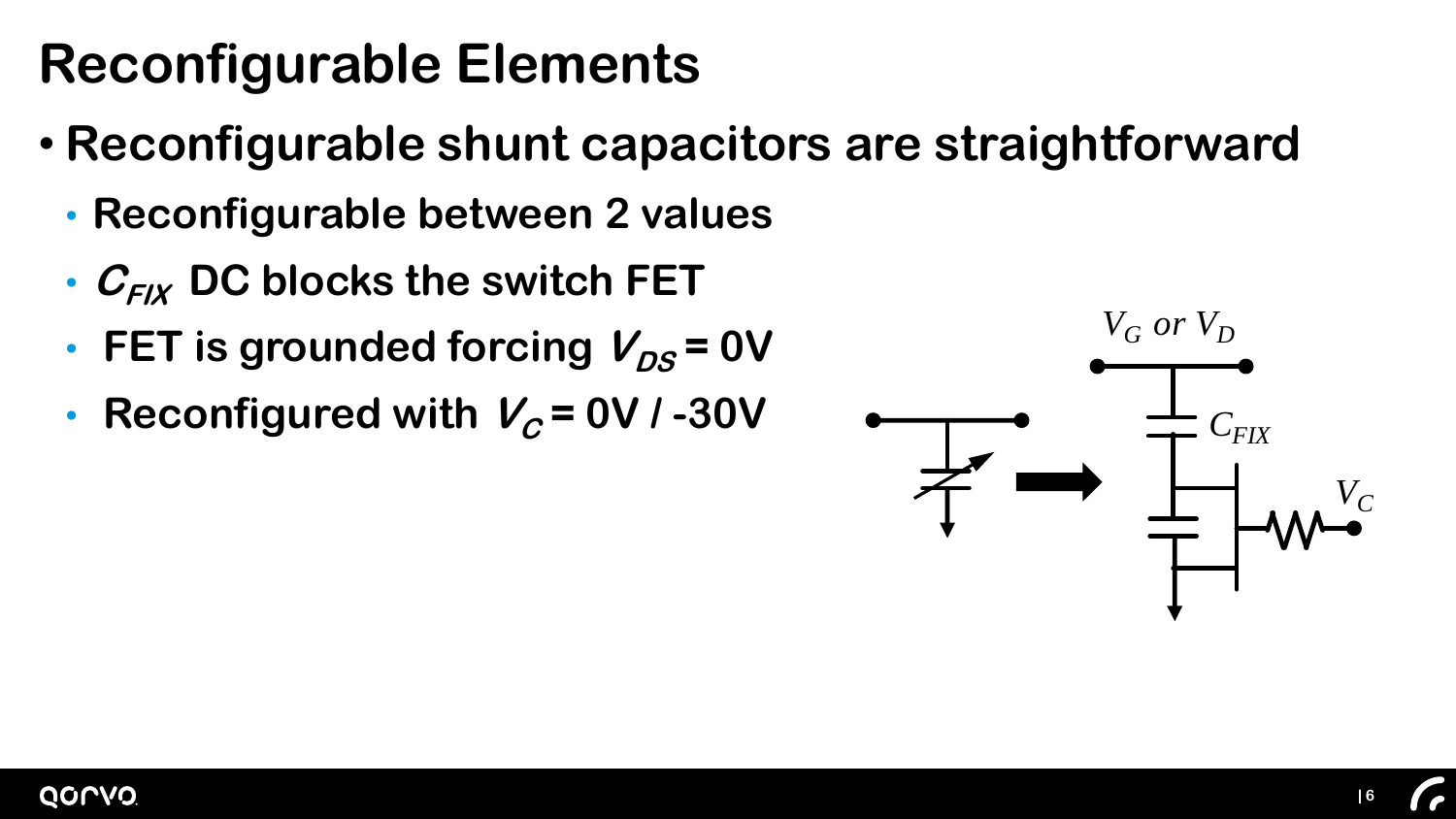- **Reconfigurable shunt lines (inductors) are more complex**
	- **Reconfigurable between 2 values**
	- $C_{BY}$  DC blocks the switch FET
	- Line forces  $V_{DS}$  = 0V
- $\cdot$  **Now**  $V_{D}$  **or**  $V_{G}$  **at FET source/drain** 
	- On State  $V_c = V_p$  or  $V_c$
	- Off State  $V_c = V_D$  or  $V_G$  30V
- **Need 4 to 6 different control voltages**
- 

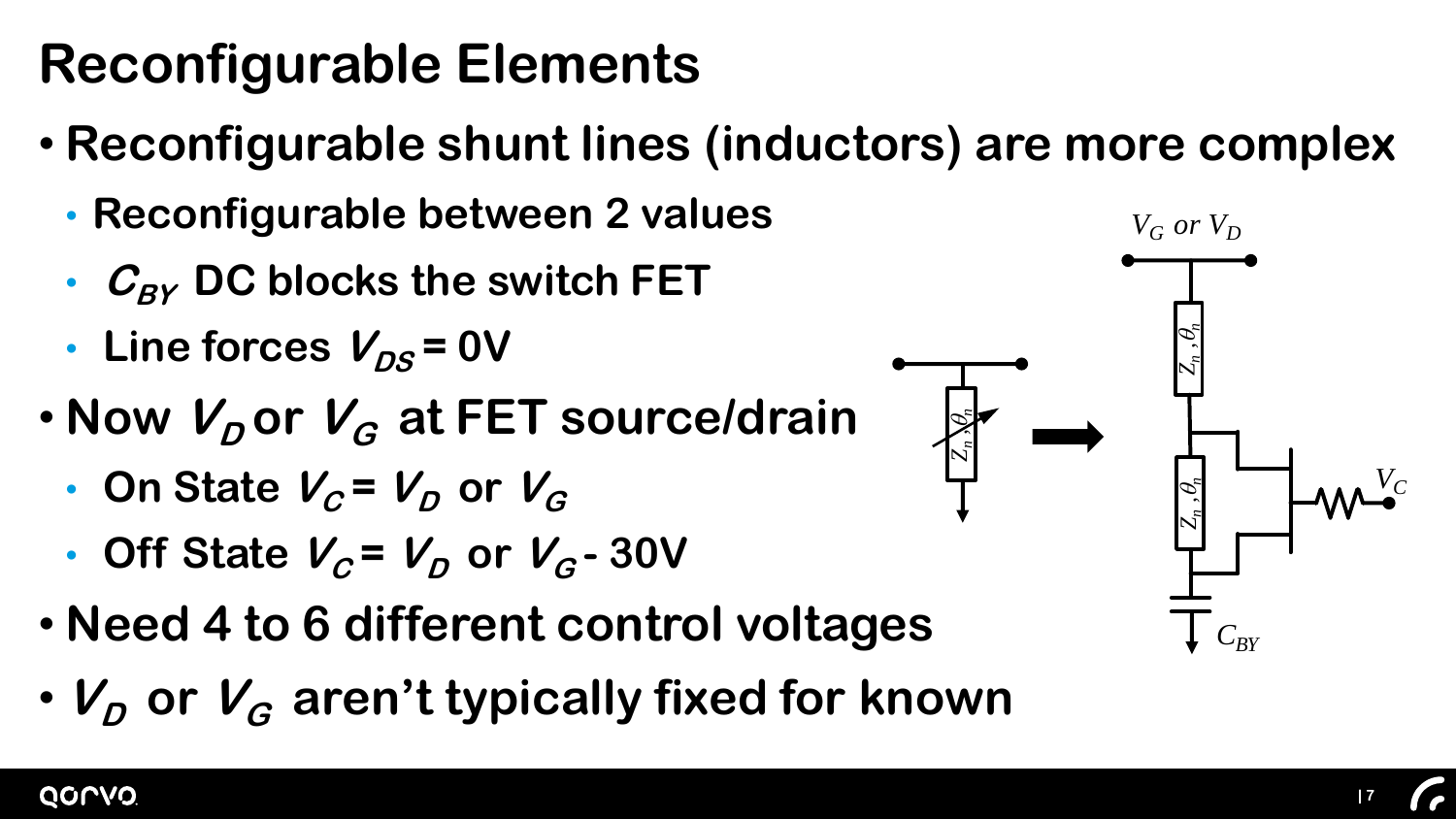- **Could try to DC block the switch FET**
- $\cdot$  **Reactance small compared to**  $R_{ON}$ 
	- $\cdot$  C<sub>DC</sub> >> 1/ $\omega R_{ON}$
	- **Assume**  $R_{ON}$  = 1 $\Omega$  at 3GHz
	- $C_{DC}$  >> 53pF !!!!
- **Need additional bias circuitry to translate -30V / 0V to the correct levels**  and self adjust for different  $V_G$  and  $V_D$

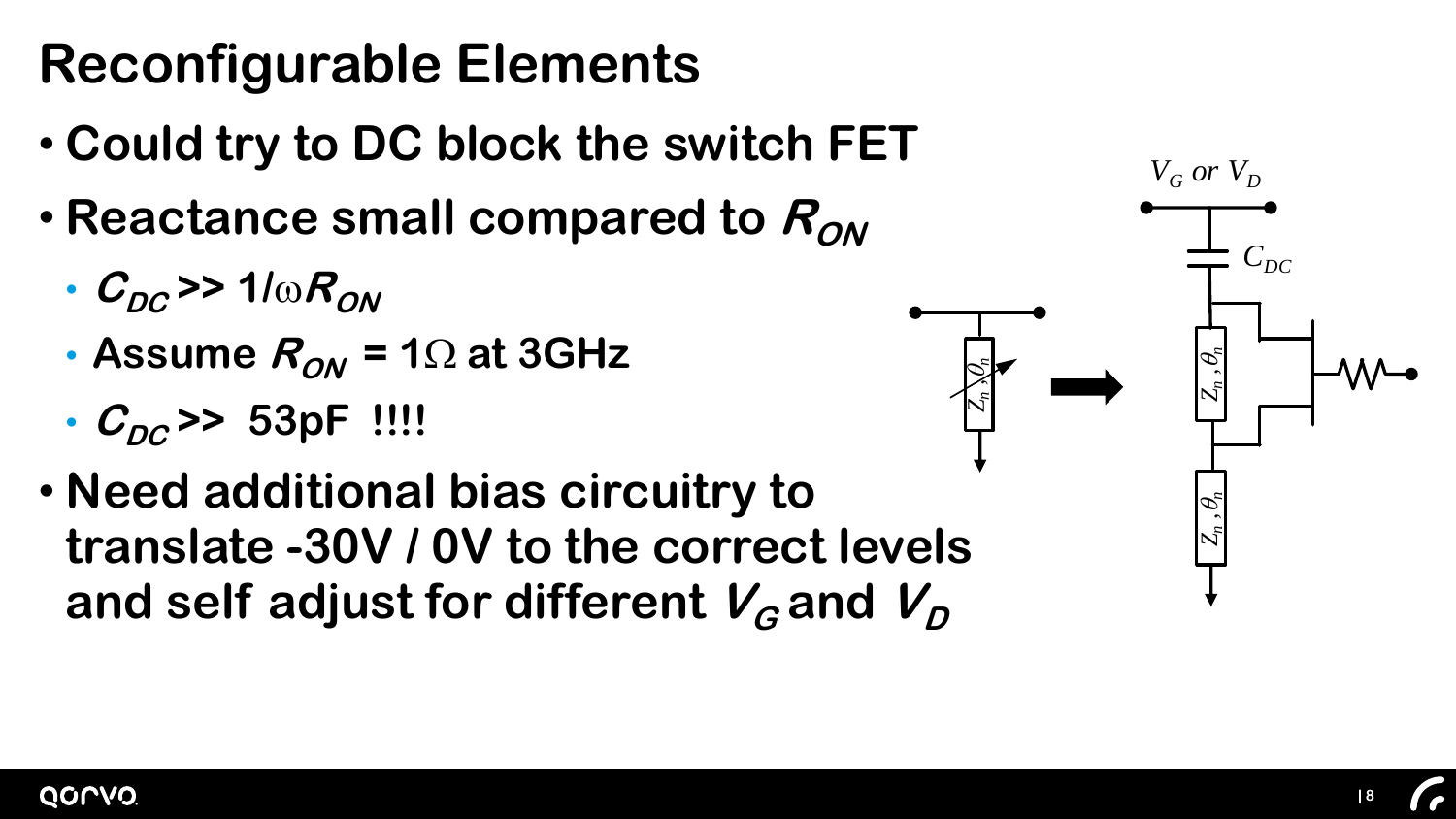- **Patented reconfigurable bias circuit (US 10,164,587)**
- $\cdot$  When  $V_{LB}$  = 0V  $Q_2$  is "on"
	- $Q_{SW}$  gate connected to  $V_G$
	- **Switch bias is -3V - 28V = -31V**
	- $Q_{SW}$  is in the "off" state
- $\cdot$  When  $V_{LB}$  = -30V  $Q_2$  is "off"
	- $Q_{SW}$  gate connected to  $V_D$
	- **Switch bias is 28V - 28V = 0V**
	- $Q_{SW}$  is in the "on" state

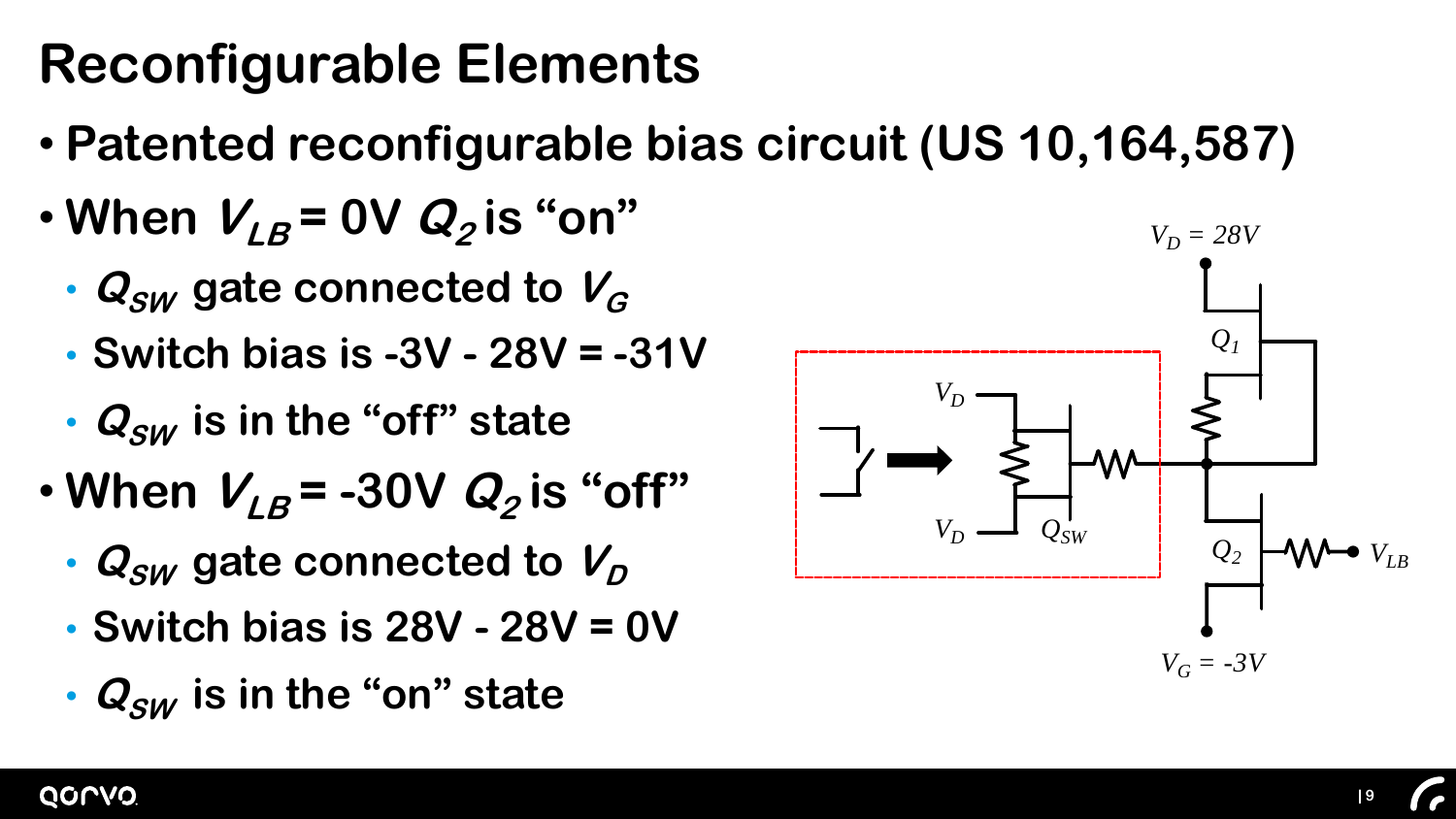# **Circuit Design**

- **MMIC Technology – Qorvo's Production Released GaN15**
	- **0.15**m**m Gate Length (Amp & Switch)**
	- **Up to 28V Operation**
	- **Ft / Fmax = 38GHz / 140GHz**
	- $R_{ON}$  = 1.6 $\Omega$ -mm
	- $C_{OFF}$  = 0.25pF/mm
- **Matching network design methodology**
	- **Assume series lines are not reconfigurable**
	- **Assume that series resistors and capacitors are reconfigurable**
	- **Assume that all shunt elements are reconfigurable**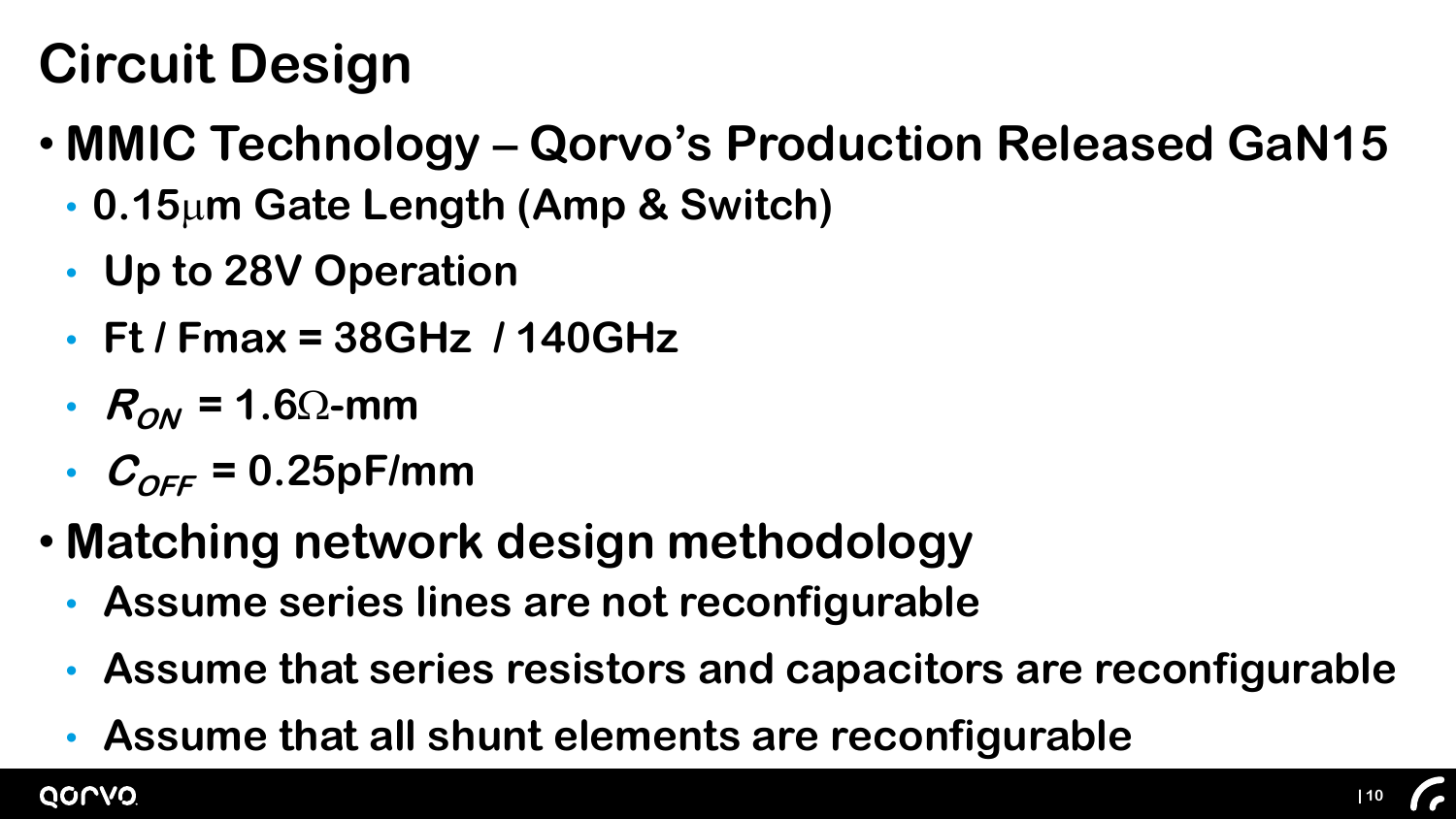# **Circuit Design**

- **MMIC design summary**
	- **Two stage amplifier**
	- **Output stage: 8-way combining**
	- **Input stage: 4.8:1 staging ratio**
	- **Die Size: 5.10 x 3.92 mm<sup>2</sup>**
- **Reconfigurable elements**
	- **Resistors**
	- **Capacitors**
	- **Line lengths**

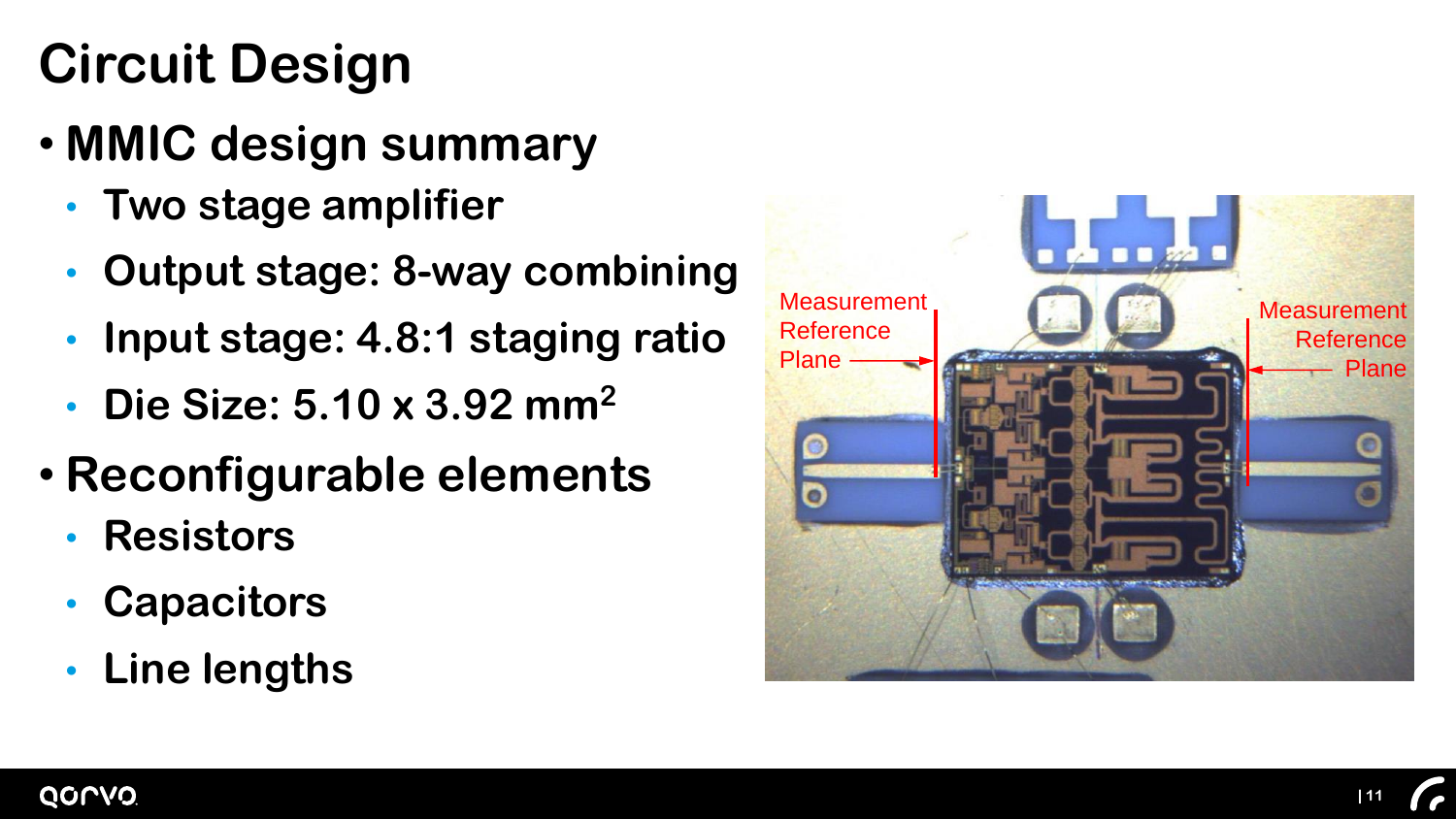- **Small Signal Gain**
	- $V_p = 28V$
	- $I_{DQ}$  = 500 m A
	- $V_c = 0V / -30V$
- **Provides 20-30dB of out of band rejection**

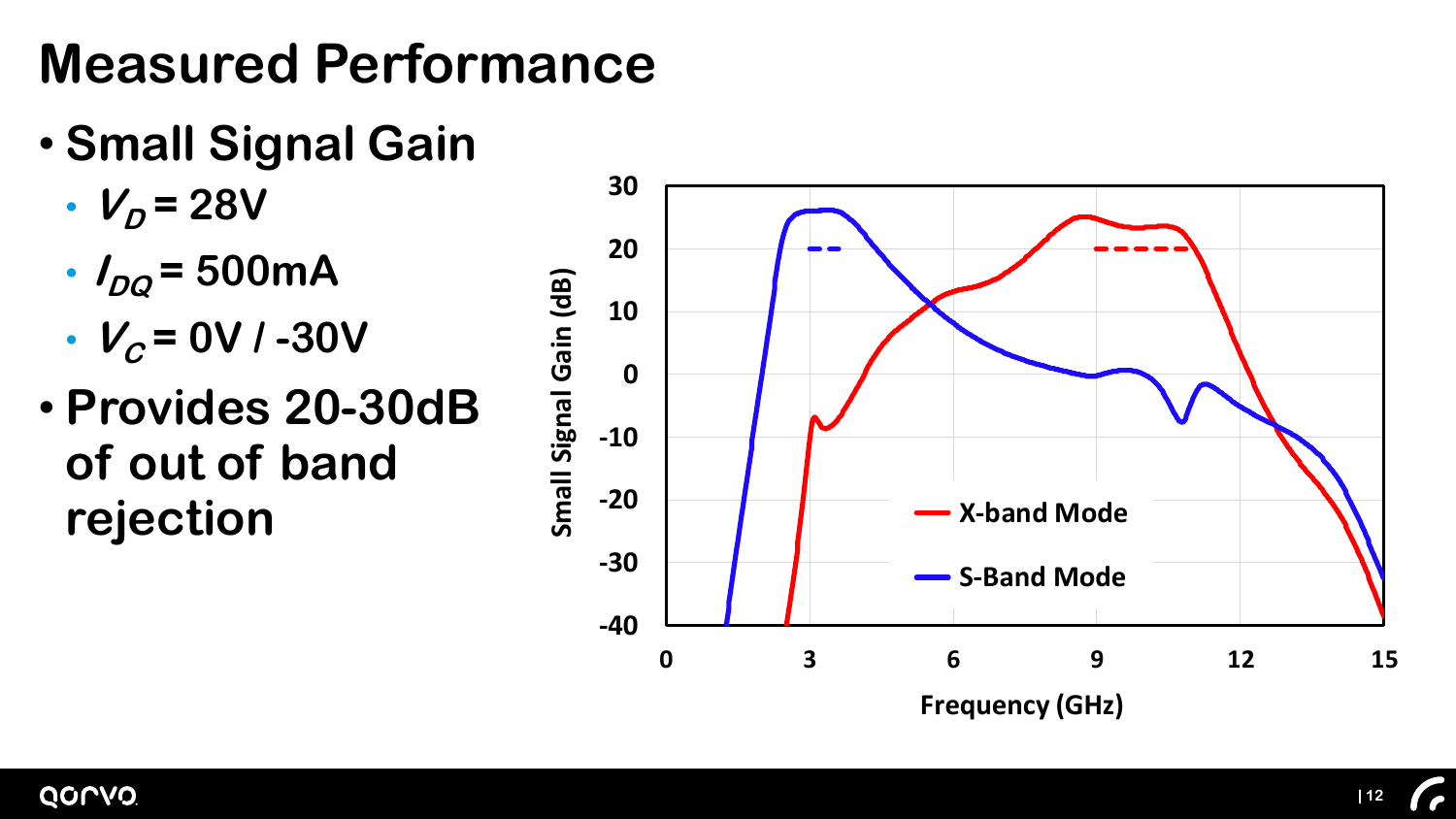- **Linear Gain and return loss**
	- $V_p = 28V$
	- $I_{DQ}$  = 500 mA
	- $V_c = 0V / -30V$

#### **Rectin class widehend BA BABALO** Best in class wideband PA MMIC

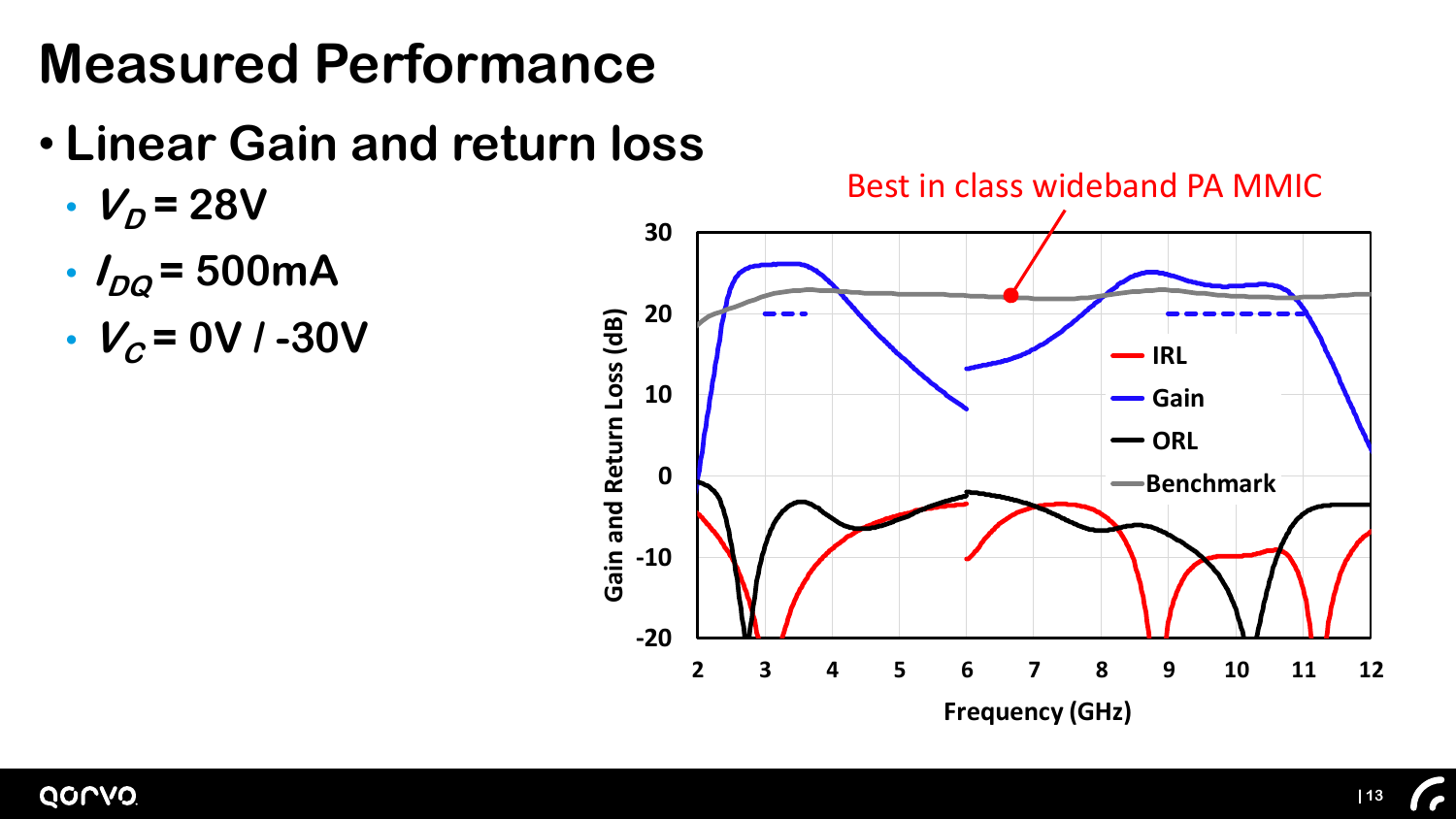• Output Power and Efficiency: Pulsed  $V_D$ , 10µs / 10% duty



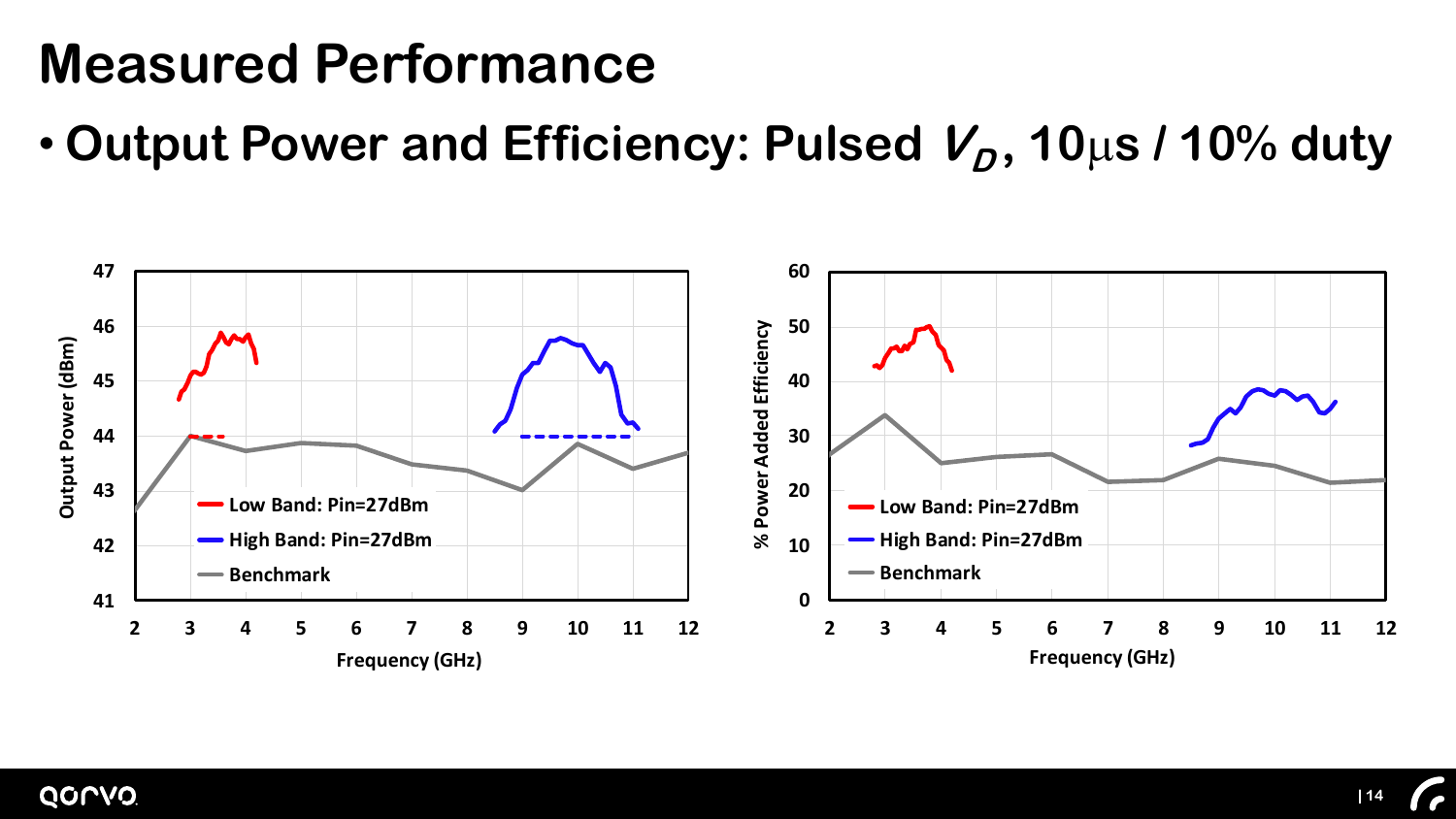• **Demonstration of the self adjusting switch FET bias circuit for two different drain power supply voltages**

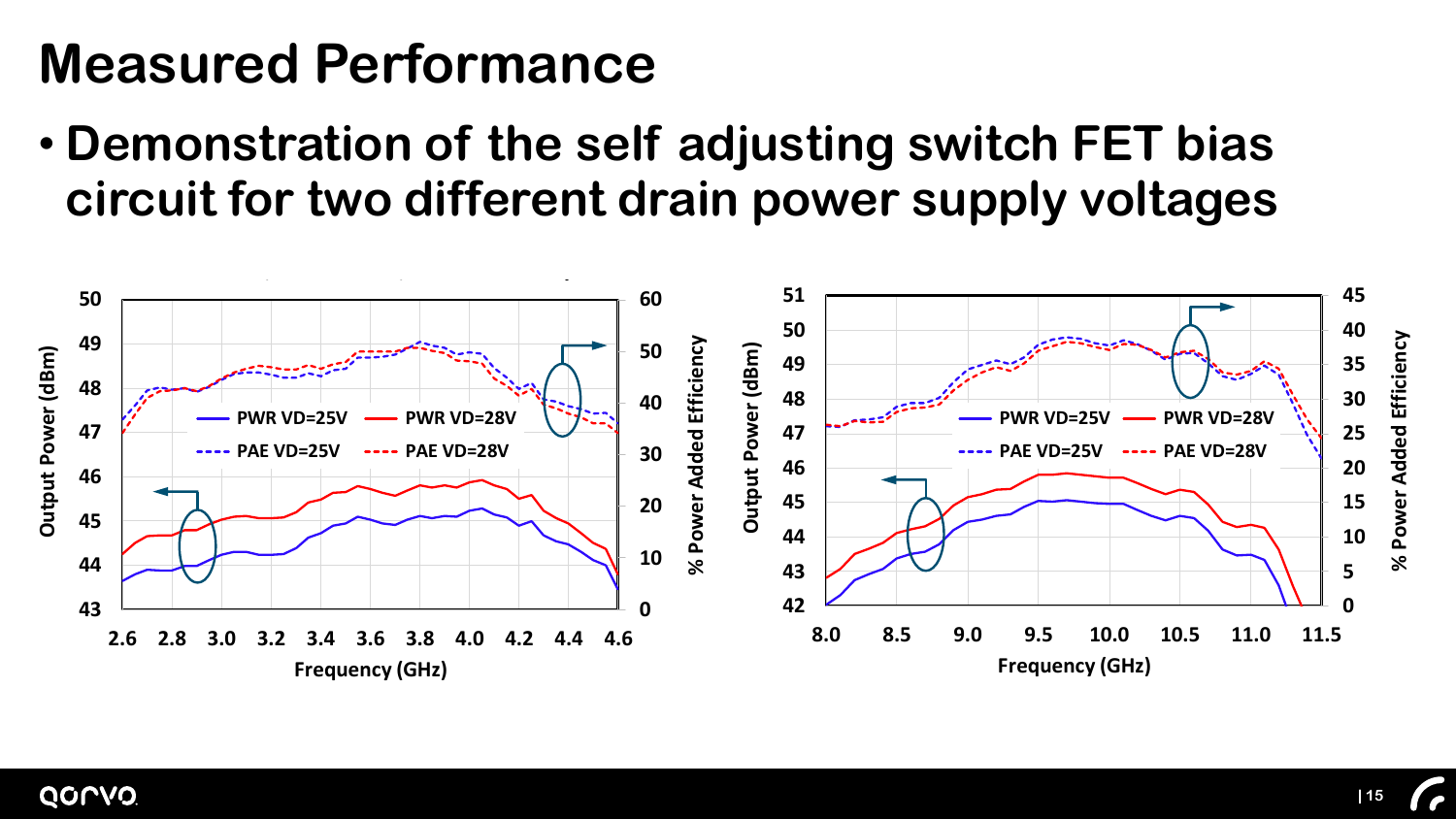- **Die Size: 25% Reduction**
- **Linear Gain**
	- **More Linear Gain at S-Band**
	- **More Linear Gain most of X-Band**
- **Output Power**
	- **S-Band: 1.1 to 2.1dB increase**
	- **X-Band: 0.7 to 2.1dB increase**
- **Power Added Efficiency**
	- **S-Band: 10 to 20 point increase**
	-

# **5.34 (X) x 5.00 (Y) = 26.7 mm<sup>2</sup>**